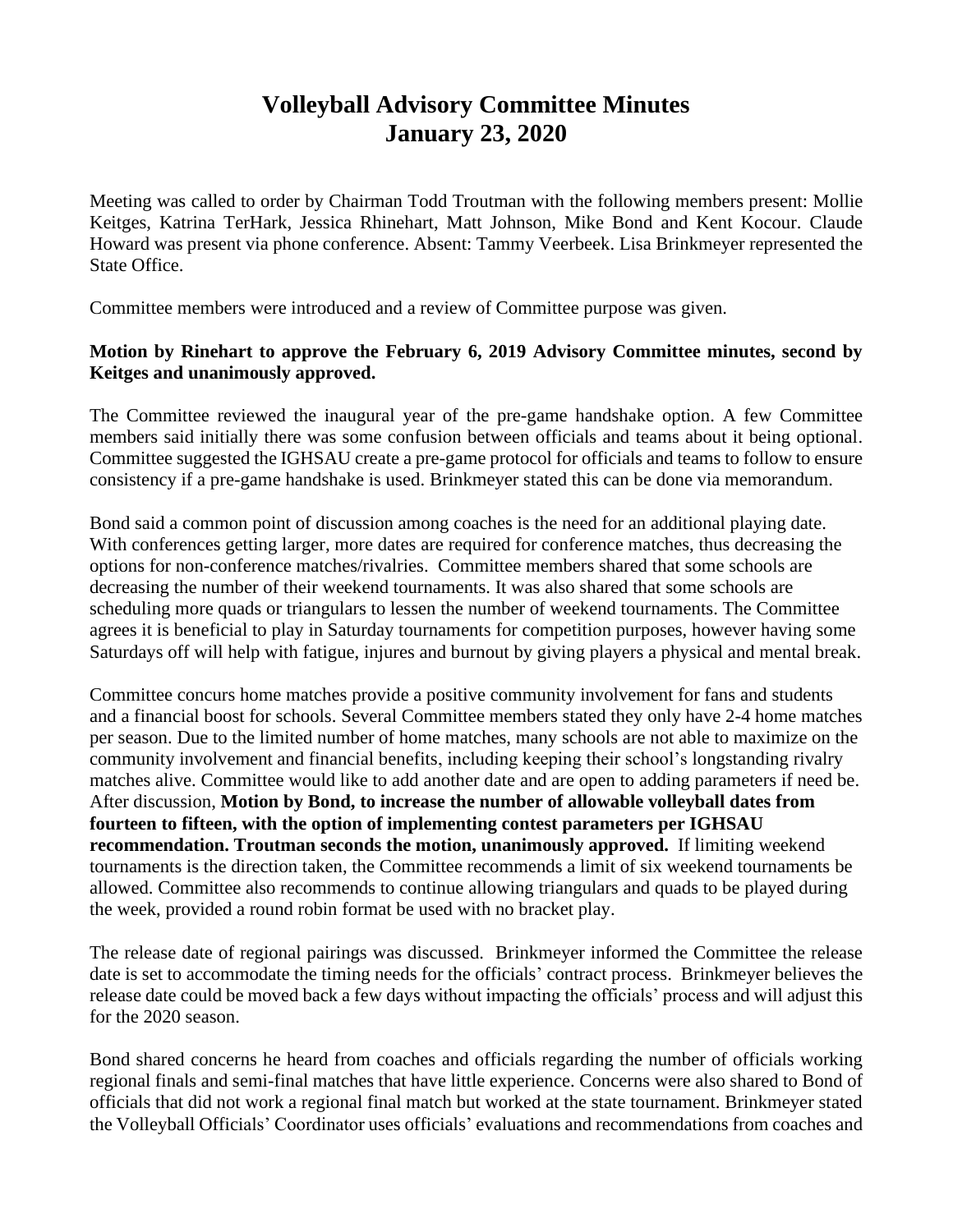officials' observers to schedule post-season assignments. Brinkmeyer will share their concerns and review the selection process with the Volleyball Officials' Coordinator.

Keitges stated the online officials' rating form on QuikStats did not work properly on a consistent basis. Brinkmeyer stated the IGHSAU had not been contacted about any issues, however she will look into the situation to ensure any glitches are corrected for the 2020 season. The Committee would welcome additional questions added to the postgame ratings.

Next the Committee discussed the officials' crew cards. Kocour said officials liked using the cards and that coaches were receptive to them as well. Rhinehart stated using crew cards makes it easier for coaches to evaluate officials. Committee members agreed that the crew cards are a positive addition to the game and would like more officials to use them. The IGHSAU will remind officials to use the crew cards in the pre-season memorandum.

Brinkmeyer reminded the Committee of the date changes for the 2020 volleyball post-season (see below).

## **2020 Volleyball Postseason Schedule:**

Oct 19: Class 1A, 2A, 3A Regional first round (Week 16) Oct. 20: Class 4A, 5A Regional first round (Week 16) Oct. 21: Class 1A, 2A, 3A Regional second round (Week 16) Oct. 22: Class 4A, 5A Regional semifinals (Week 16) Oct. 26: Class 1A, 2A Regional semifinals (Week 17) Oct. 27: Class 3A, 4A, 5A Regional Finals (Week 17) Oct. 28: Class 1A, 2A Regional Finals (Week 17) November 2-5: 2020 State Volleyball Tournament (Week 18)

Kocour stated he was contacted about adding consolation matches to the state tournament. Brinkmeyer presented the current State Tournament schedule. She stated there is no time to add consolation matches to the current schedule without adding days to the tourney or taking consolation matches off-site. The Committee is not in favor of adding consolation matches to the State Tournament format.

Brinkmeyer shared results from a survey sent to state-qualifying coaches and players about their state experience. Committee members appreciate the IGHSAU's willingness to seek feedback from participating players and coaches. Brinkmeyer said the IGHSAU will try to build on the positive comments and will look into the critiques. Johnson said the tournament should be viewed as a success based on the low number of negative comments received. The Committee concurred the State Tournament is a good experience for teams and fans alike.

The contract with the US Cellular Center expires after the 2020 tournament. Brinkmeyer informed the Committee that another volleyball venue has contacted the IGHSAU with interest in hosting the State Tournament. The venue is under construction and will be available for the 2021 tournament. The US Cellular Center is also very interested in signing a new contract to host the tournament. Rinehart stated the US Cellular Center is a good location and a great place to play. Committee concurs.

Brinkmeyer shared information about the Classification Committee that has been formed by the IGHSAU and IHSAA to study the classification for high school athletics in Iowa. Committee members appreciated the efforts of the two organization to study the classification system.

There were no ejections during the 2019 season.